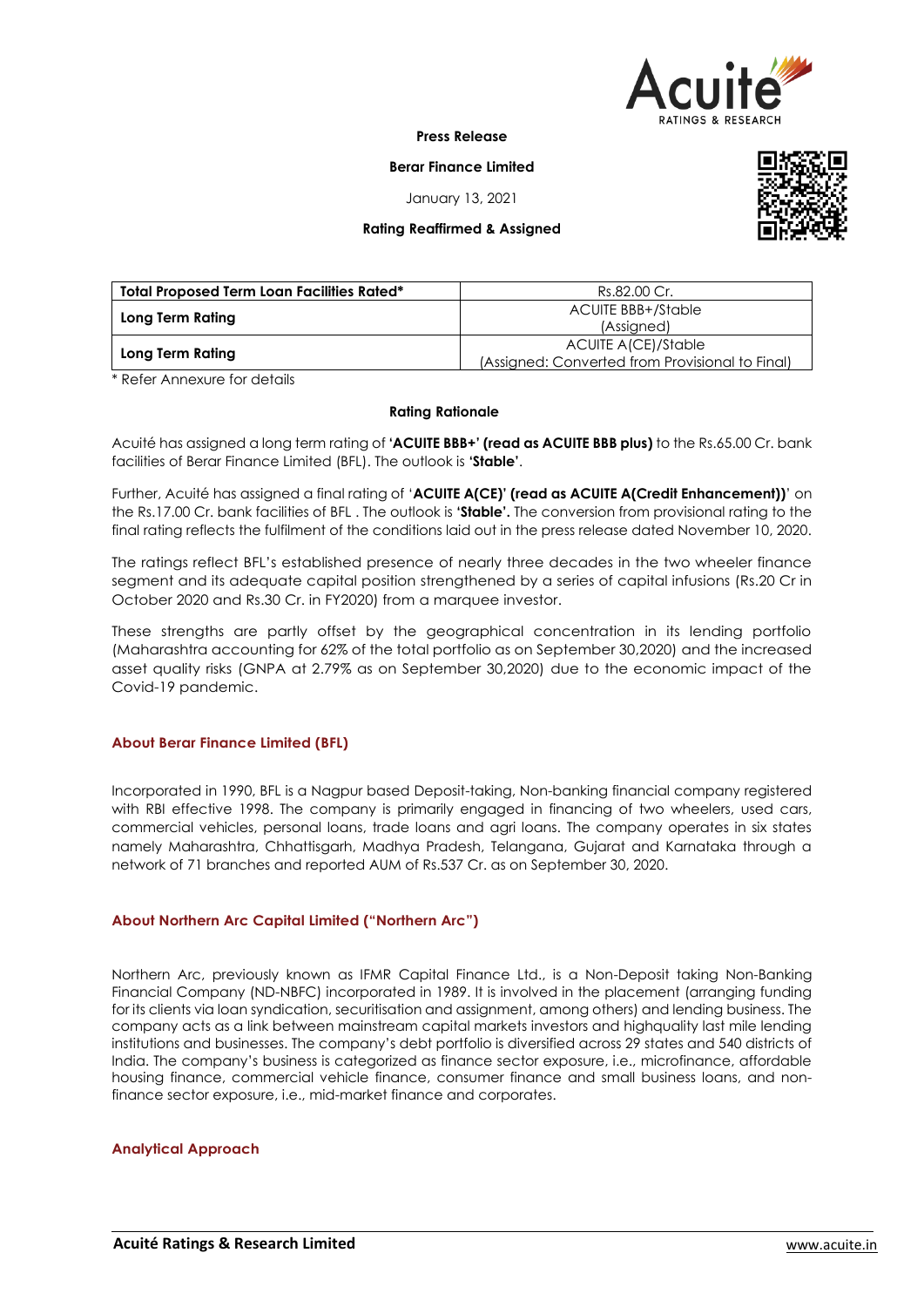

Acuité has assigned differential ratings based on the structure and stipulations of the lenders in respect of each facility. In respect of one of the facilities, which includes Partial Credit Enhancement (PCE) in the form of a partial guarantee from Northern Arc Capital Limited ("Northern Arc"), Acuité has considered a notch up from the standalone rating. Acuite has considered the standalone financial and business risk profile of BFL to arrive at the standalone rating in respect of the proposed bank facilities.

# **Standalone/Unsupported Rating**

ACUITE BBB+/Stable

## **Key Rating Drivers**

## **Strengths**

## **Strength of underlying structure in respect of one of the rated instruments**:

The transaction has a PCE in the form of unconditional, irrevocable, payable on demand guarantee by Northern Arc covering 18% of the initial principal value of the facility amount. The level of guarantee as a percentage of the aggregate outstanding principal of the facility is capped at 24% at any point in time during the loan tenure.

The facility and all interest, additional interest, further interest, liquidated damages, commitment charges, indemnification payments, fees, costs, expenses and other monies owing by, and all other present and future obligations and liabilities are further secured by a first and exclusive charge by way of hypothecation over identified receivables. The value of the hypothecated receivables shall at all times be equal to 1.20 times the outstanding amount of the facility.

In the event of failure of BFL to make interest or principal payments, the lender shall invoke the guarantee to collect the payments. The transaction might be susceptible to commingling risks due to the absence of a ring-fencing arrangement of the hypothecated pool.

Acuité believes that the proposed structure provides for adequate covenants to safeguard the interest of the lender. The lender has enough buffers available to initiate corrective action and mitigate the risks arising out of non-adherence to the proposed terms and conditions.

## **Established presence in area of operations:**

BFL was incorporated in 1990 and received its NBFC license in 1998. BFL was initially engaged in two wheeler financing and gradually diversified its product mix to include used cars financing, commercial vehicles financing, personal loans financing. Presently the company's operations are spread across six states namely Maharashtra, Chhattisgarh, Madhya Pradesh, Telangana, Gujarat and Karnataka and open through a network of 71 branches as on September 30, 2020. The company also has established relationships with dealers and intermediaries for supporting their forays in two-wheeler segment.

The company's Asset under Management (AUM includes on book and off book portfolio) stood at Rs.537 Cr. as on September 30,2020 as against Rs.475 Cr. as on March 31, 2020 and Rs.364 Cr. as on March 31, 2019. Of the overall AUM as on September 30, 2020, two wheeler financing contributed 88 percent followed by two-wheeler refinancing 5 percent, used car financing 5 percent and balance 2 percent by personal loan, commercial vehicle financing, trade loan and agri-loan put together. The growth in AUM is supported by company's ability to raise external debt as reflected in diverse source of funding from Banks (36%), FIs including NBFCs (42%) and Deposits (22%) as on March 31, 2020.

Acuité believes that BFL's business profile will continue to benefit from the established presence in the area of operations backed by strong managerial support.

### **Support from Marquee Investor:**

BFL's capital position in FY2020 strengthened on account of capital infusion of Rs.30 Cr. from Amicus Capital Partners, a Private Equity Firm, having portfolio companies in Banking, Financial Services and Insurance (BFSI) and Consumer space, resulting in improved leverage of 3.5 times as on March 31,2020 from 4.5 times as on March 31,2019 and Capital Adequacy Ratio (CAR) to 23.47% from 18.73% in this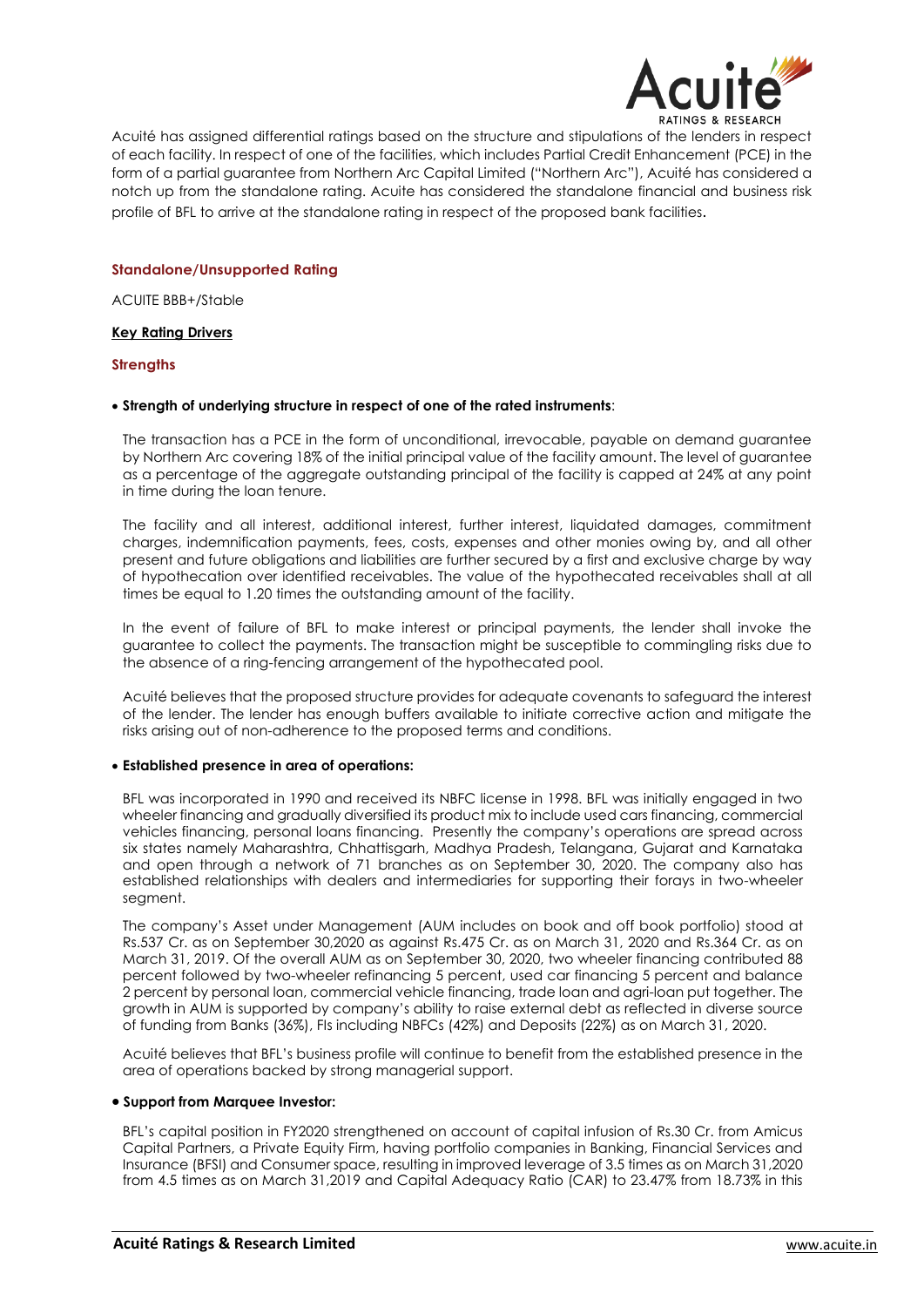

period. Further, Amicus Capital Partners made additional capital infusion of Rs.20 Cr. in October further strengthening its capital buffer.

#### **Weaknesses**

### **Moderate asset quality:**

BFL is primarily engaged in the financing of primarily engaged in financing of two wheelers, used cars, commercial vehicles, personal loans, trade loans and agri loans, with two-wheeler financing continuing to be the primary segment (88% of the portfolio as on September 30, 2020) having average ticket size of about Rs.52,000 and average tenor of 25 months. BFL's asset quality witnessed deterioration as reflected in Gross NPA (90+ dpd) rising to 2.64% as March 31, 2020 from 2.07% as on March 31, 2019 on account of persistent stress seen in some geographies. GNPA slipped further to 2.79% as on September 30,2020. Nonetheless, access to a diverse set of borrowers comprising of salaried individuals, self-employed individuals and agriculturists has helped company in offsetting broad economic stress emanating from Covid19 pandemic. Furthermore, collections for the month of September 2020 and October 2020 stood at Rs.31 Cr. and Rs.33 Cr. respectively, resulting in collection efficiency of 76% and 81%. Also, BFL's established presence and its ability to navigate through various business cycles on the strength of stringent credit risk mechanisms further supports its asset quality profile.

Acuité believes that BFL's ability to contain asset quality risks in the light of continuously evolving economic scenario will be crucial.

### **Geographical Concentration:**

BFL is a Nagpur based NBFC having operations spread across six states namely, Maharashtra, Chhattisgarh, Madhya Pradesh, Telangana, Gujarat and Karnataka and network of 71 branches as on September 30,2020. While the company recently expanded its presence to newer geographies like Gujarat and Karnataka, its geographical exposure is fairly diversified at the current juncture with Maharashtra's contributing 62% of the AUM as on September 30,2020, though declining from 73% as on March 31,2018.

### **Rating Sensitivity**

- Movement in collection efficiency and asset quality
- Movement in profitability parameters
- Changes in regulatory environment

#### **Material Covenants**

BFL is subject to covenants stipulated by its lenders/investors in respect of various parameters like capital structure, asset quality, among others.

These covenants specify that the borrower's maximum permissible ratio of 90+dpd in the lending portfolio to tangible net-worth shall be 20.00%. They also state that the borrower's ratio of portfolio at risk and writeoffs in a financial year to the outstanding principal value of the total loan receivables shall not exceed 4 %. Also, the Credit Enhancer (Northern Arc) shall at all times until the discharge date ensure that its Capital Adequacy Ratio is at least 15%.

### **Assessment for Adequacy of Credit Enhancement**

BFL has significant experience in the two wheeler segment, and its adequate capital position has been bolstered by recent capital infusions. Thus, even after considering risks such as geographical concentration and possible asset quality deterioration during the pandemic, Acuité believes that the CE will stand adequate in all scenarios and in the event of any requirement, Northern Arc will provide the necessary support.

### **Liquidity: Adequate**

BFL's liquidity profile as on June 30,2020 is well managed with no cumulative mismatches in the near to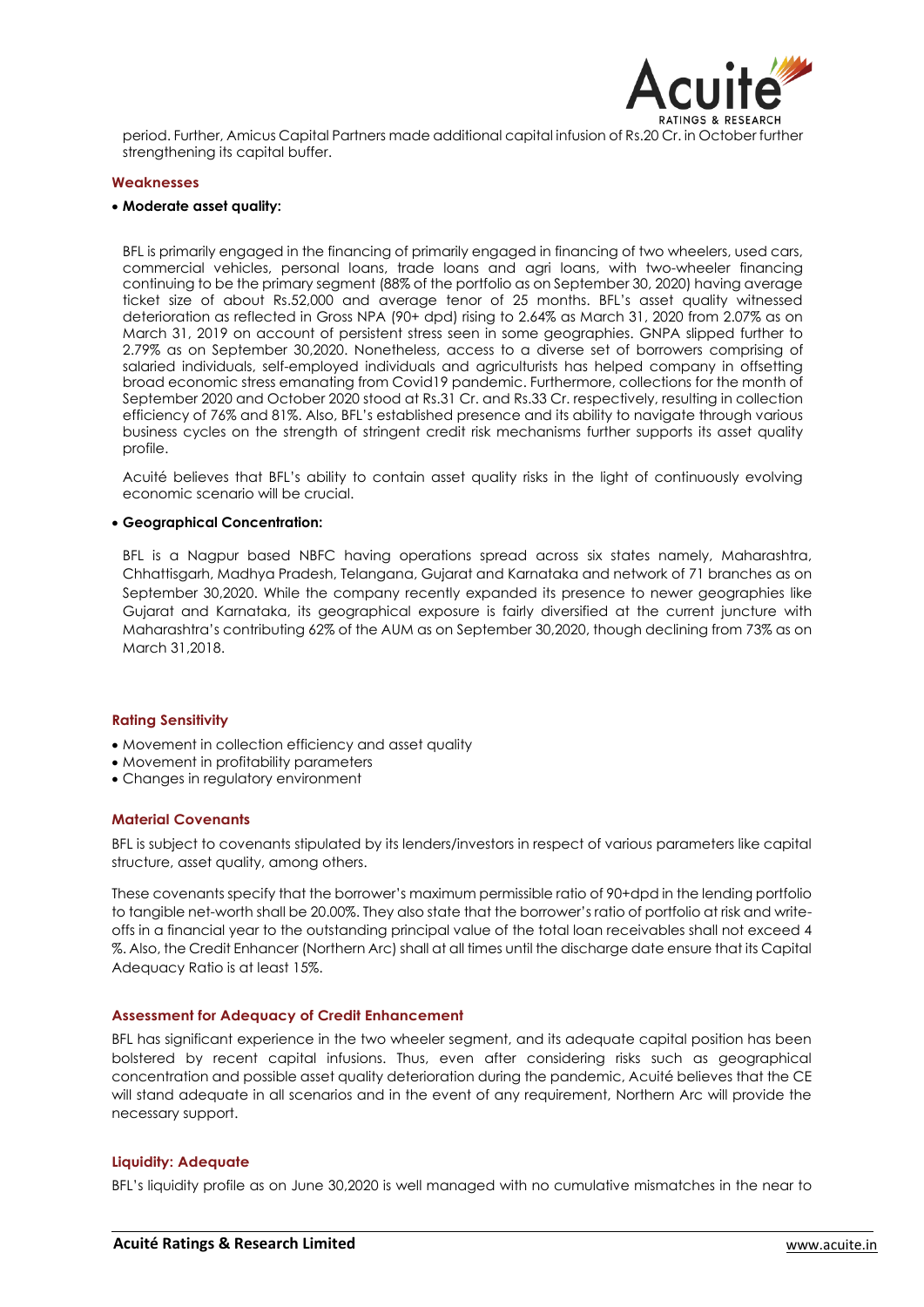

medium term bucket. The company reported unencumbered cash and bank balances of about Rs.108 Cr. as on October 31, 2020 against obligations (Debt servicing obligations, PTC and operating expense) stood at about Rs.90 Cr. till February 28, 2021. Further, collection efficiency (amount collected as against scheduled collections) has also gradually recovered to 81% in October 2020 from 39% in April 2020.

# **Outlook: Stable**

Acuité believes that the rating on the loan facility will maintain a 'Stable' outlook over the near to medium owing to BFL's established presence in two wheeler financing business along with its healthy capital position. The outlook may be revised to 'Positive' in case BFL is able to demonstrate significant and sustainable growth in its scale of operations while mitigating the asset quality risks in its portfolio. Conversely, the outlook may be revised to 'Negative' in case of any sharp deterioration in its asset quality and profitability levels.

| <b>Particulars</b>                         | <b>Unit</b> | FY20 (Actual) | FY19 (Actual) |
|--------------------------------------------|-------------|---------------|---------------|
| <b>Total Assets</b>                        | Rs. Cr.     | 551.35        | 417.08        |
| Total Income*                              | Rs. Cr.     | 68.18         | 53.62         |
| <b>PAT</b>                                 | Rs. Cr.     | 18.06         | 14.72         |
| <b>Networth</b>                            | Rs. Cr.     | 118.09        | 73.26         |
| Return on Average Assets<br>(ROAA)         | $(\%)$      | 3.73          | 3.95          |
| Return on Average Net Worth<br>(RoNW)      | $(\%)$      | 18.88         | 22.17         |
| Total Debt/Tangible Net Worth<br>(Gearing) | Times       | 3.55          | 4.52          |
| Gross NPA                                  | (%)         | 2.73          | 2.12          |
| Net NPA                                    | $(\%)$      | 2.35          | 1.81          |

# **About the Rated Entity- Key Financials**

*\* Total income equals to Net interest income plus other income*

## **Status of non-cooperation with previous CRA (if applicable)**

None

## **Any other information**

Not Applicable

## **Applicable Criteria**

- Default Recognition https://www.acuite.in/view-rating-criteria-52.htm
- Rating of Non-Banking Financing Entities:- https://www.acuite.in/view-rating-criteria-44.htm
- Financial Ratios and Adjustments https://www.acuite.in/view-rating-criteria-53.htm

## **Note on complexity levels of the rated instrument**

https://www.acuite.in/view-rating-criteria-55.htm

### **Rating History (Upto last three years)**